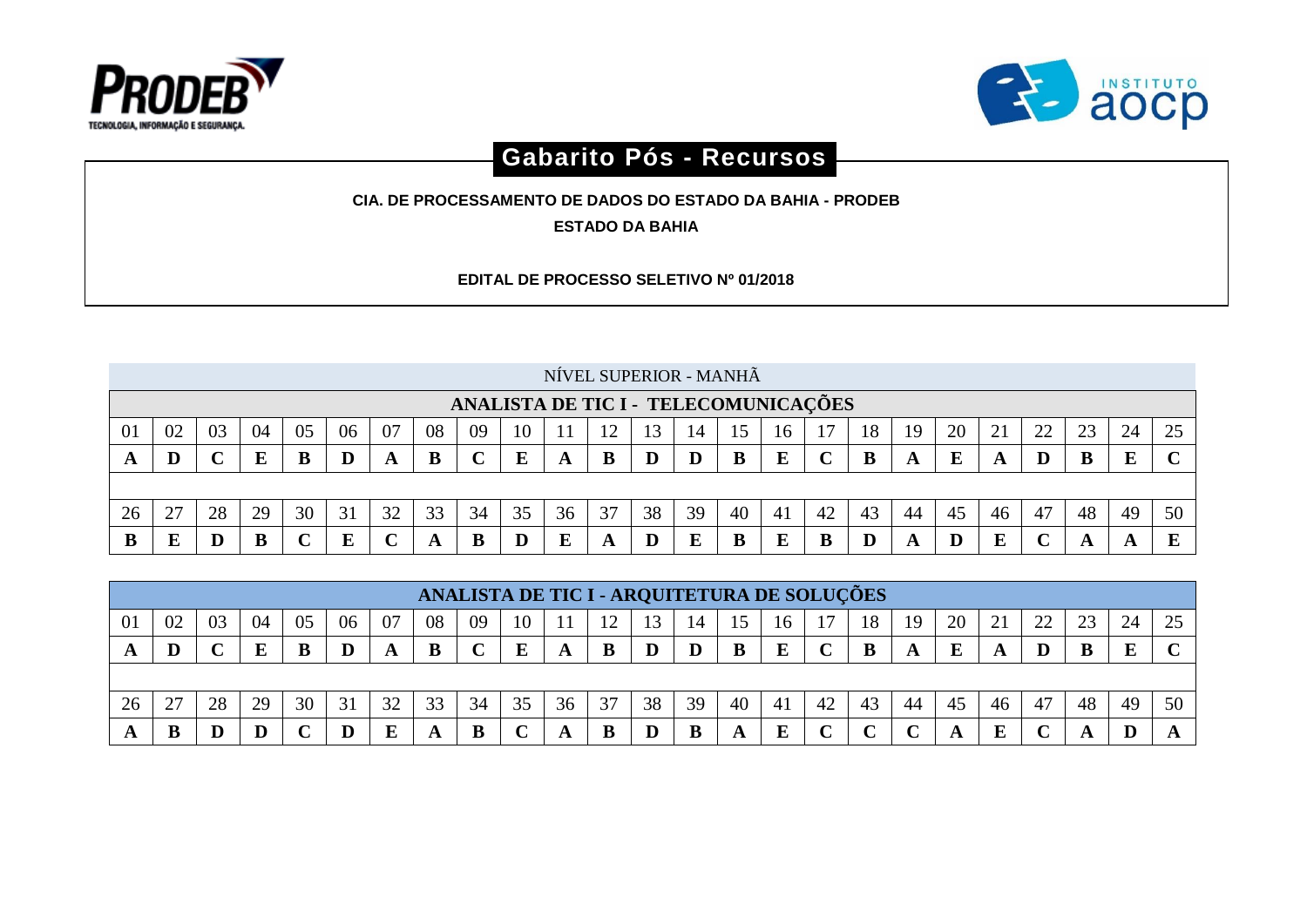|    |    |    |    |    |    |    |    |    |    |    |    | ANALISTA DE TIC I - DATA CENTER |          |    |    |    |    |    |    |    |          |    |    |              |
|----|----|----|----|----|----|----|----|----|----|----|----|---------------------------------|----------|----|----|----|----|----|----|----|----------|----|----|--------------|
| 01 | 02 | 03 | 04 | 05 | 06 | 07 | 08 | 09 | 10 |    |    |                                 |          |    | 10 |    | 18 | 19 | 20 | ◢  | つつ<br>∠∠ | 23 | 24 | 25           |
| A  | D  |    | E  | В  | D  |    | B  |    | E  | A  | B  | D                               | $\bf{D}$ | B  | E  |    | B  |    | E  |    | D        |    |    | $\mathbf{C}$ |
|    |    |    |    |    |    |    |    |    |    |    |    |                                 |          |    |    |    |    |    |    |    |          |    |    |              |
| 26 | 27 | 28 | 29 | 30 | 31 | 32 | 33 | 34 | 35 | 36 | 37 | 38                              | 39       | 40 | 41 | 42 | 43 | 44 | 45 | 46 | 47       | 48 | 49 | 50           |
|    |    |    |    |    | B  |    | A  | D  | D  |    | A  | ю                               | B        |    | E  |    | E  |    |    |    |          |    |    |              |

|    |        |    |    |    |    |    |    |    |    |    |    | <b>ANALISTA DE TIC I - BACK UP</b> |    |     |                |    |    |    |    |    |                |        |     |        |
|----|--------|----|----|----|----|----|----|----|----|----|----|------------------------------------|----|-----|----------------|----|----|----|----|----|----------------|--------|-----|--------|
| 01 | 02     | 03 | 04 | 05 | 06 | 07 | 08 | 09 | 10 |    |    |                                    |    |     | 16             |    | 18 | 19 | 20 | ◢  | $\gamma$<br>∠∠ | $\cap$ | 24  | 25     |
|    | D      |    |    |    | D  |    | B  |    | Ε  |    | B  |                                    | L  | В   | E              |    |    |    | E  | A  |                |        | E   | $\sim$ |
|    |        |    |    |    |    |    |    |    |    |    |    |                                    |    |     |                |    |    |    |    |    |                |        |     |        |
| 26 | 27     | 28 | 29 | 30 | 31 | 32 | 33 | 34 | 35 | 36 | 37 | 38                                 | 39 | -40 | 4 <sub>1</sub> | 42 | 43 | 44 | 45 | 46 | -47            | 48     | 49  | 50     |
|    | $\sim$ |    |    |    | Б  |    |    |    |    |    | B  |                                    | В  |     | B              |    | E  |    |    |    |                |        | £Э. | $\sim$ |

|    |                                                                                                                                 |    |    |    |        |    |    |    |    | <b>ANALISTA DE TIC I - PRODUTO</b> |    |    |    |    |    |    |    |    |    |    |    |    |    |    |
|----|---------------------------------------------------------------------------------------------------------------------------------|----|----|----|--------|----|----|----|----|------------------------------------|----|----|----|----|----|----|----|----|----|----|----|----|----|----|
| 01 | 04<br>08<br>20<br>07<br>22<br>23<br>つく<br>02<br>05<br>06<br>18<br>21<br>24<br>03<br>09<br>10<br>19<br>ാ<br>13<br>14<br>16<br>رے |    |    |    |        |    |    |    |    |                                    |    |    |    |    |    |    |    |    |    |    |    |    |    |    |
|    | Ш                                                                                                                               |    |    |    | D      |    | B  |    | E  |                                    | B  |    |    |    |    |    |    |    | E  |    |    |    |    |    |
|    |                                                                                                                                 |    |    |    |        |    |    |    |    |                                    |    |    |    |    |    |    |    |    |    |    |    |    |    |    |
| 26 | 27<br>∠                                                                                                                         | 28 | 29 | 30 | 31     | 32 | 33 | 34 | 35 | 36                                 | 37 | 38 | 39 | 40 | 41 | 42 | 43 | 44 | 45 | 46 | 47 | 48 | 49 | 50 |
|    | E                                                                                                                               |    |    |    | $\sim$ |    | E  |    | B  |                                    |    |    | ш  |    |    |    |    |    |    |    | E  |    |    |    |

|                |    |    |    |    |    |    |    |    |    |    |    |    |    |    |    | ANALISTA DE TIC I - CONSTRUÇÃO DE SOFTWARE |    |    |    |    |    |    |    |    |
|----------------|----|----|----|----|----|----|----|----|----|----|----|----|----|----|----|--------------------------------------------|----|----|----|----|----|----|----|----|
| 0 <sup>1</sup> | 02 | 03 | 04 | 05 | 06 | 07 | 08 | 09 | 10 |    |    |    | 14 |    | 16 |                                            | 18 | 19 | 20 |    | 22 | 23 | 24 | 25 |
|                | D  |    |    |    |    |    | В  |    | E  |    | B  |    |    |    |    |                                            |    |    | E  |    |    |    | E  |    |
|                |    |    |    |    |    |    |    |    |    |    |    |    |    |    |    |                                            |    |    |    |    |    |    |    |    |
| 26             | 27 | 28 | 29 | 30 | 31 | 32 | 33 | 34 | 35 | 36 | 37 | 38 | 39 | 40 | 41 | 42                                         | 43 | 44 | 45 | 46 | 47 | 48 | 49 | 50 |
|                |    |    | ю  |    |    |    |    |    |    | г  |    |    |    |    |    |                                            | R  |    | B  |    |    |    | E  |    |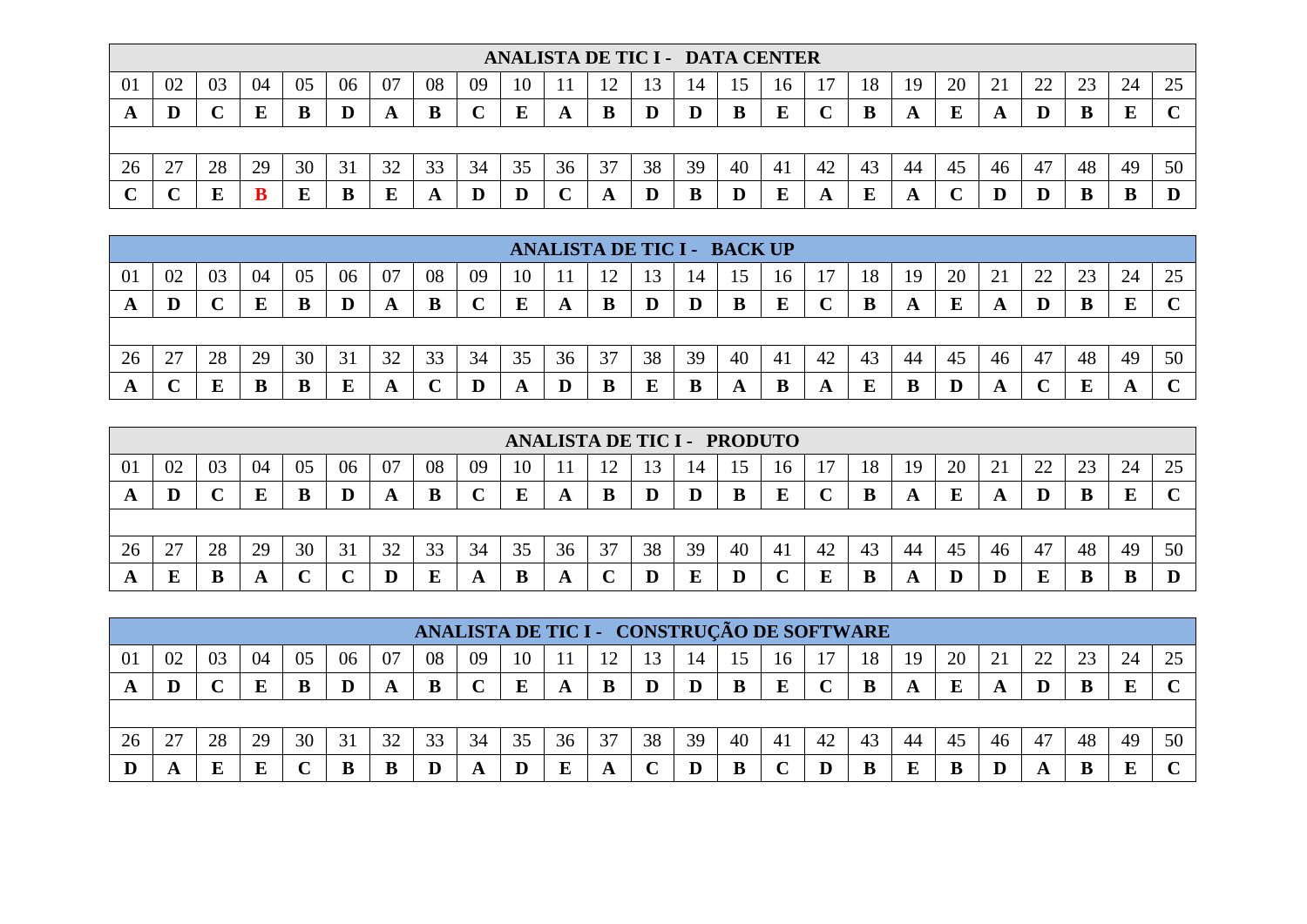|    |                                                                                                                               |    |    |    |    |    |    |    |    | ANALISTA DE TIC I - REQUISITOS DE SOFTWARE |    |    |    |    |    |    |    |    |    |    |    |    |    |    |
|----|-------------------------------------------------------------------------------------------------------------------------------|----|----|----|----|----|----|----|----|--------------------------------------------|----|----|----|----|----|----|----|----|----|----|----|----|----|----|
| 01 | 08<br>04<br>06<br>02<br>07<br>03<br>20<br>ററ<br>05<br>09<br>24<br>$\mathbf{\Omega}$<br>23<br>25<br>10<br>18<br>19<br>14<br>16 |    |    |    |    |    |    |    |    |                                            |    |    |    |    |    |    |    |    |    |    |    |    |    |    |
|    | D                                                                                                                             |    |    |    | D  |    | B  |    | Ε  |                                            | B  |    | D  |    | E  |    | B  |    | E  |    | D  |    |    |    |
|    |                                                                                                                               |    |    |    |    |    |    |    |    |                                            |    |    |    |    |    |    |    |    |    |    |    |    |    |    |
| 26 | 27<br>∠.                                                                                                                      | 28 | 29 | 30 | 31 | 32 | 33 | 34 | 35 | 36                                         | 37 | 38 | 39 | 40 | 41 | 42 | 43 | 44 | 45 | 46 | 47 | 48 | 49 | 50 |
|    |                                                                                                                               |    |    |    |    |    | E  | ш  | D  |                                            | B  |    | E  |    | ю  |    |    |    |    |    |    |    |    |    |

|                |    |    |    |    |    |    |    | <b>ANALISTA DE TIC I - WEB MOBILE DESIGNER</b> |    |    |    |    |    |     |                |    |    |    |    |    |          |        |    |        |
|----------------|----|----|----|----|----|----|----|------------------------------------------------|----|----|----|----|----|-----|----------------|----|----|----|----|----|----------|--------|----|--------|
| 0 <sup>1</sup> | 02 | 03 | 04 | 05 | 06 | 07 | 08 | 09                                             | 10 |    |    |    |    |     | 10             |    | 18 | 19 | 20 | ◢  | າາ<br>∠∠ | $\cap$ | 24 | 25     |
|                | D  |    |    |    |    |    | B  |                                                |    |    | B  | ID |    | B   | E              |    |    |    | Ľ  |    |          |        | E  | $\sim$ |
|                |    |    |    |    |    |    |    |                                                |    |    |    |    |    |     |                |    |    |    |    |    |          |        |    |        |
| 26             | 27 | 28 | 29 | 30 | 31 | 32 | 33 | 34                                             | 35 | 36 | 37 | 38 | 39 | -40 | 4 <sub>1</sub> | 42 | 43 | 44 | 45 | 46 | 47       | 48     | 49 | 50     |
|                |    |    |    |    |    |    | A  | Е                                              |    |    | B  |    |    |     |                |    | E  |    |    |    |          |        |    | $\sim$ |

|    |    |    |    |    |    |    |    |    |    |    | <b>ESPECIALISTA DE TIC - PRODUTO</b> |    |                         |    |     |    |    |     |    |          |    |    |    |    |
|----|----|----|----|----|----|----|----|----|----|----|--------------------------------------|----|-------------------------|----|-----|----|----|-----|----|----------|----|----|----|----|
| 01 | 02 | 03 | 04 | 05 | 06 | 07 | 08 | 09 | 10 |    |                                      | l3 | 14                      | 15 | 16  |    | 18 | 19  | 20 | $\sim$ 1 | 22 | 23 | 24 | 25 |
| A  | IJ |    |    |    | D  |    | B  |    |    | A  | B                                    |    |                         | B  | E   |    | B  |     | E  |          | D  |    | E  |    |
|    |    |    |    |    |    |    |    |    |    |    |                                      |    |                         |    |     |    |    |     |    |          |    |    |    |    |
| 26 | 27 | 28 | 29 | 30 | 31 | 32 | 33 | 34 | 35 | 36 | 37                                   | 38 | 39                      | 40 | -41 | 42 | 43 | -44 | 45 | 46       | 47 | 48 | 49 | 50 |
| F  | n. |    |    |    |    |    | B  |    |    |    | $\blacksquare$ $\blacktriangleright$ | A  | $\overline{\mathbf{x}}$ | ы  |     |    | A  |     | В  |          | A  |    |    | T. |

|                |        |    |    |    |    |    |    |    |    |    | ESPECIALISTA DE TIC - TELECOMUNICAÇÕES |    |    |    |    |    |    |    |    |    |    |    |    |    |
|----------------|--------|----|----|----|----|----|----|----|----|----|----------------------------------------|----|----|----|----|----|----|----|----|----|----|----|----|----|
| 0 <sup>1</sup> | 02     | 03 | 04 | 05 | 06 | 07 | 08 | 09 | 10 |    |                                        |    | 14 |    | 16 |    | 18 | 19 | 20 |    | 22 | 23 | 24 | 25 |
|                | D      |    |    |    |    |    | В  |    | E  |    | B                                      |    |    |    |    |    |    |    | E  |    |    |    | E  |    |
|                |        |    |    |    |    |    |    |    |    |    |                                        |    |    |    |    |    |    |    |    |    |    |    |    |    |
| 26             | 27     | 28 | 29 | 30 | 31 | 32 | 33 | 34 | 35 | 36 | 37                                     | 38 | 39 | 40 | 41 | 42 | 43 | 44 | 45 | 46 | 47 | 48 | 49 | 50 |
|                | $\sim$ |    |    |    |    |    |    |    |    |    |                                        |    |    |    |    |    | R  |    |    |    |    |    | E  |    |